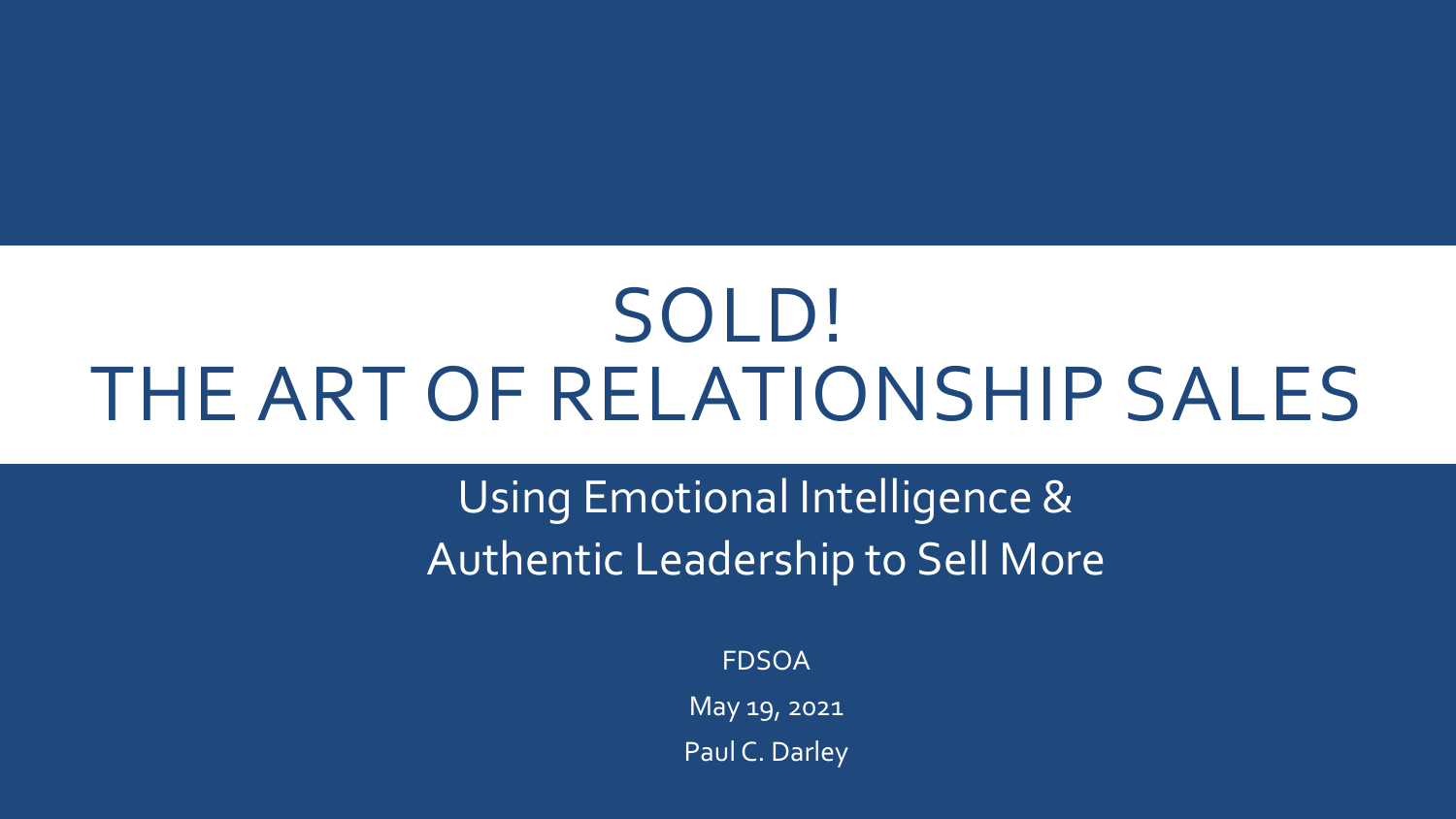## SOLD! KEY TAKE-AWAYS **OVERVIEW**





- Emotional Intelligence
- Authentic Leadership
- Management Tips

## The Art of **RELATIONSHIP SALES**

Using

### **EMOTIONAL INTELLIGENCE**

and

### **AUTHENTIC LEADERSHIP**

to Sell More, Work Your Way up the Corporate Ladder and What to Do Once You Get There.

**REDEPARTA** OFFICERS AS

**PAUL C. DARLEY**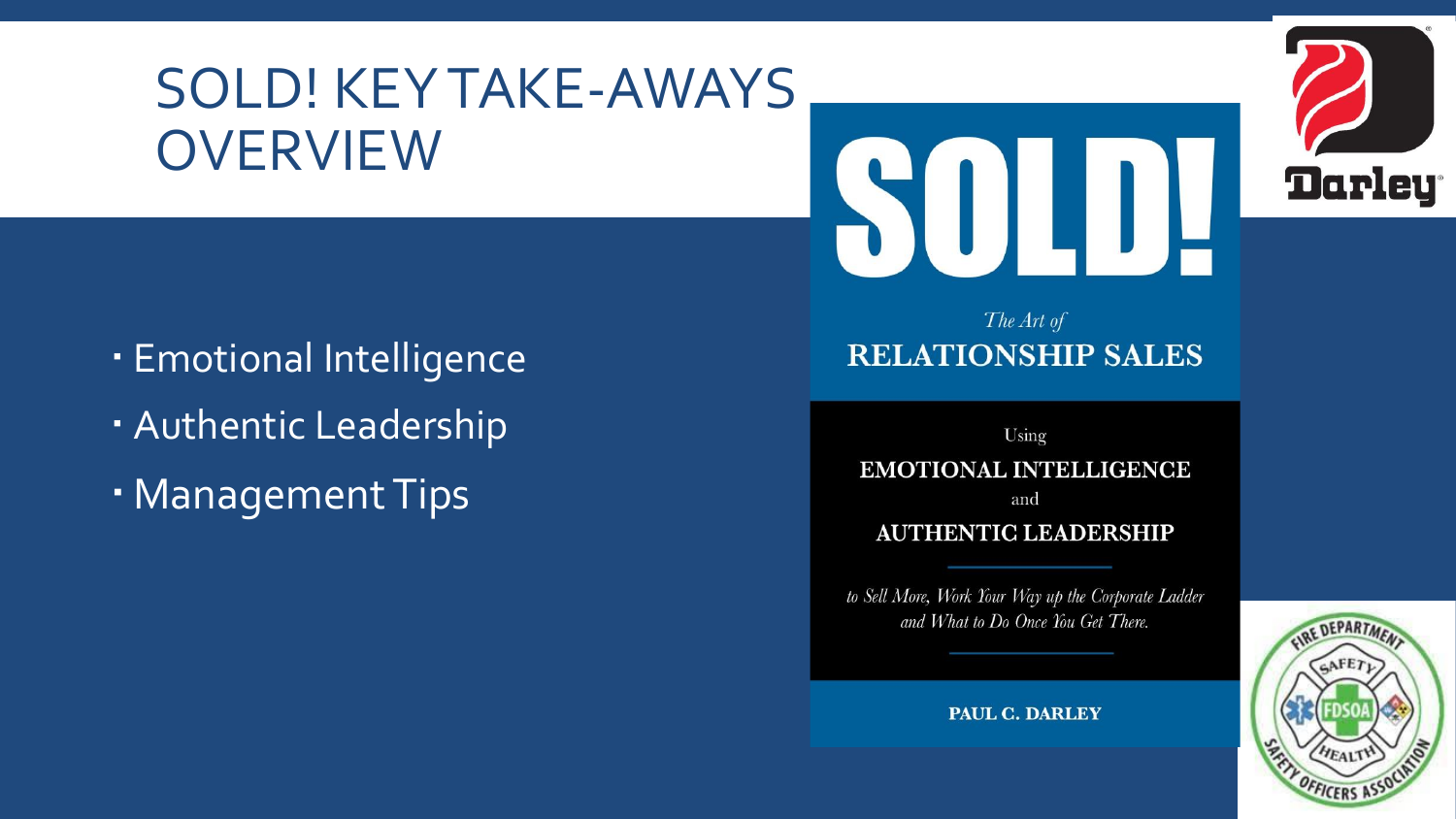## EMOTIONAL INTELLIGENCE (EQ/EI)



|                              | <b>Recognition</b>                                                                                                                                                                                                         | <b>Regulation</b>                                                                                                                                                                                                                                                  |
|------------------------------|----------------------------------------------------------------------------------------------------------------------------------------------------------------------------------------------------------------------------|--------------------------------------------------------------------------------------------------------------------------------------------------------------------------------------------------------------------------------------------------------------------|
| <b>Competence</b><br>Persona | <b>Self-Awareness</b><br>√ Self-confidence<br>← Awareness of your emotional<br>state<br>← Recognizing how your behavior<br>impacts others<br>$\checkmark$ Paying attention to how others<br>influence your emotional state | Self-Management<br>$\checkmark$ Getting along well with others<br>Handling conflict effectively<br>✓<br>Clearly expressing ideas and<br>information<br>Using sensitivity to another<br>✓<br>person's feelings (empathy) to<br>manage interactions successfully     |
| Competence<br>Socia          | <b>Social Awareness</b><br>$\checkmark$ Picking up on the mood in<br>the room<br>$\checkmark$ Caring what others are going<br>through<br>$\checkmark$ Hearing what the other<br>person is "really" saying                  | <b>Relationship Management</b><br>$\checkmark$ Getting along well with others<br>Handling conflict effectively<br>Clearly expressing<br>ideas/information<br>Using sensitivity to another<br>person's feelings (empathy) to<br>manage interactions<br>successfully |

**from Source: Daniel Goleman's - Components of Emotional Intelligence** 

Emotional Intelligence has four key components:

- **Self Awareness**  Understanding who you are and working on your shortcomings
- **Self Management**  Being able to control your emotions and impulses
- **Social Awareness**  Being able to properly assess the needs of others…active listening
- **Relationship Management Using your** skills to motivate and get the desired<br>from others

© W. S. Darley Sensitive and Proprietary Data

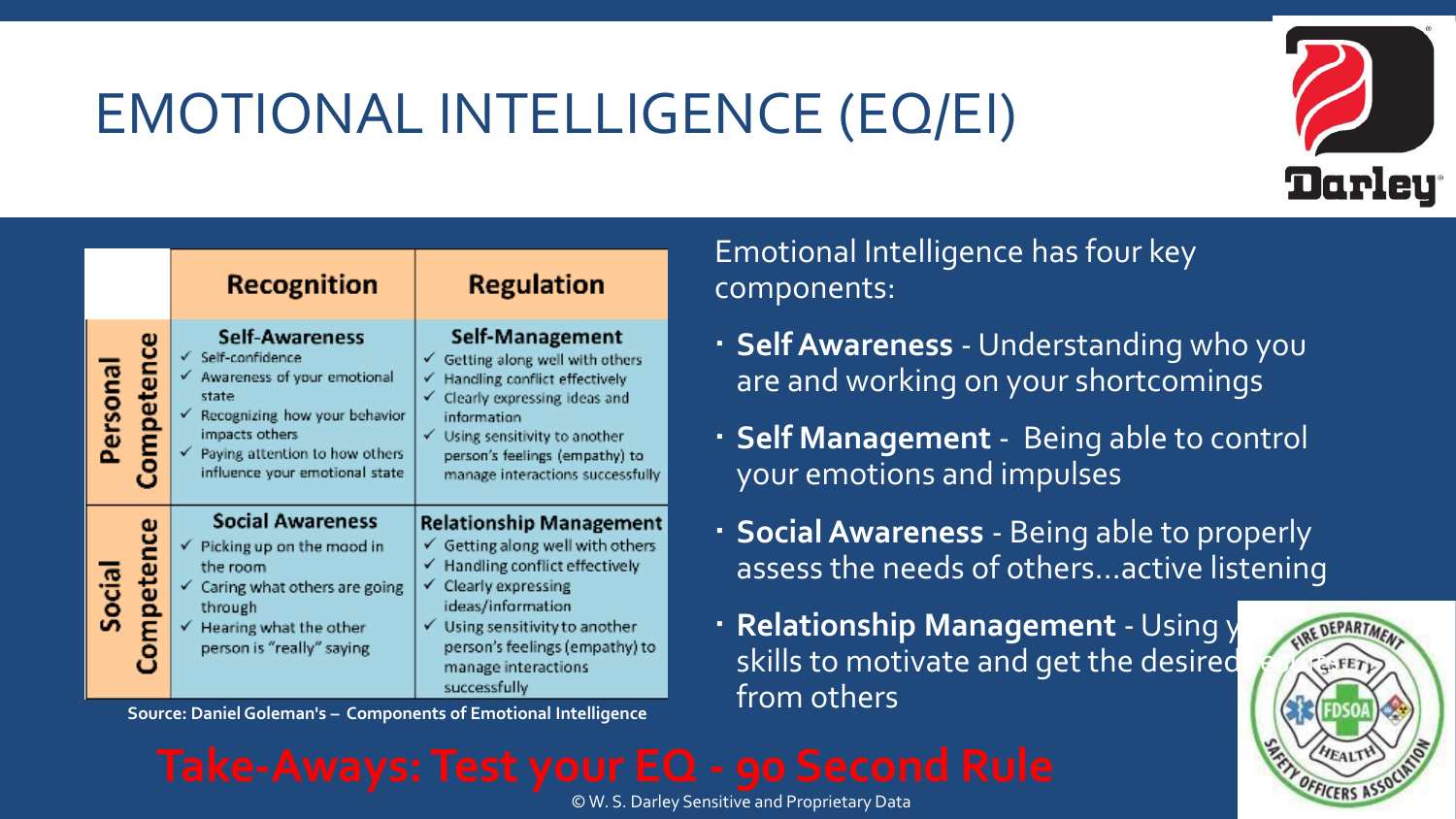## AUTHENTIC LEADERS & SALESPEOPLE BUILD RELATIONSHIPS



- **Very Self-aware /Self Improvement**
- **Ability to build relationships - trust**
- **THEY GET IT!** 
	- **Size up situations**
	- **Listen**
	- **Put others first**
- **Able to motivate people to action.**
- **Others naturally want to follow**
- **They earn respect by respecting others**
- **Same traits that make great salespeople**





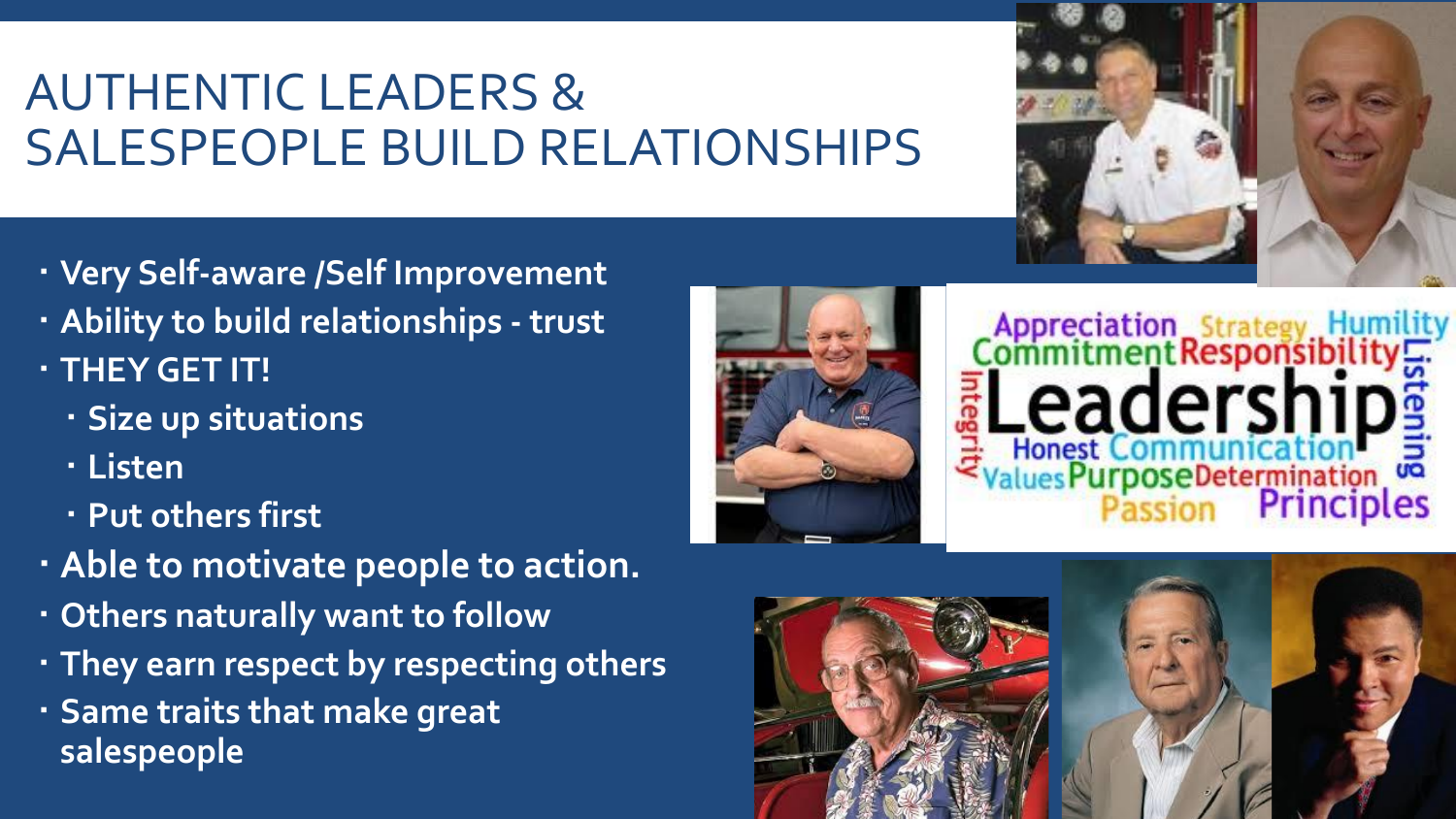## PEOPLE (RELATIONSHIPS), PERSEVERANCE, PATIENCE PASSION – SET YOURSELF APART FROM THE PACK

- **Relationships are build over time** 
	- **Amy Covey – Can I trust and respect this person?**
- **By being Professional and Timely**
- **Passion –Trumps everything. Can't be faked**
- **Grit – Where passion , persistence and execution meet**
- **Make yourself different** 
	- **Power of handwritten notes**
- **All-Star Baseball Player Difference**

**Theonyineed that about** halfofwhat separates the **successiblentrepreneurs trom the non-successivi** ones brune perseverance.<sup>19</sup>





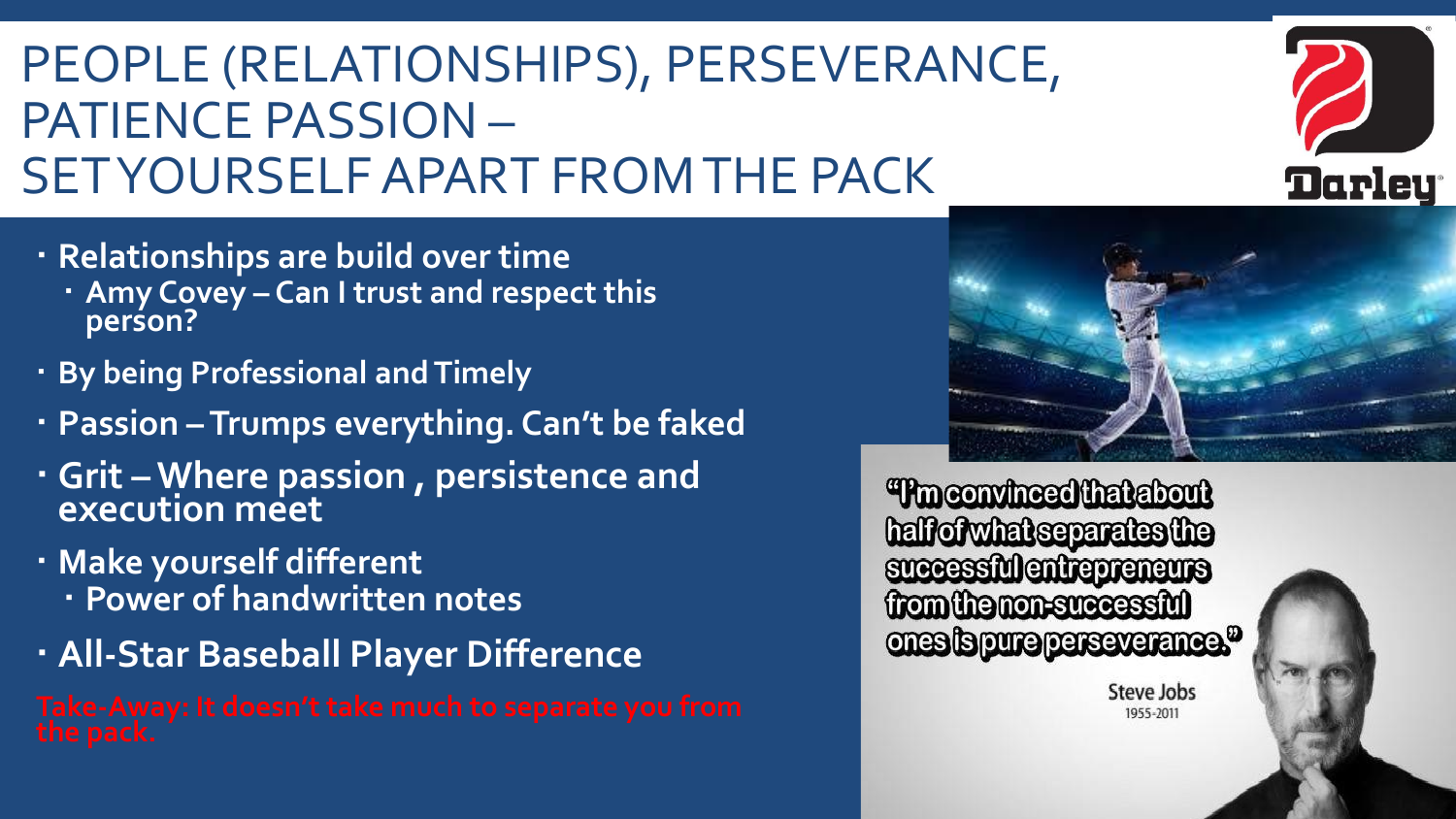## MANAGEMENT TIPS

- **Employee Empowerment** 
	- **Be their advocate. Have their back**
	- **Engaged employees**
	- **Praise others – It's your currency**
- **Push decision making down in the organization**
	- **Who's got the monkey?**
- **Smelly moose – don't let things fester**
- **Reinvent yourself, your company, your department** 
	- **Dow Jones Companies**
- **Focus on what's most important**





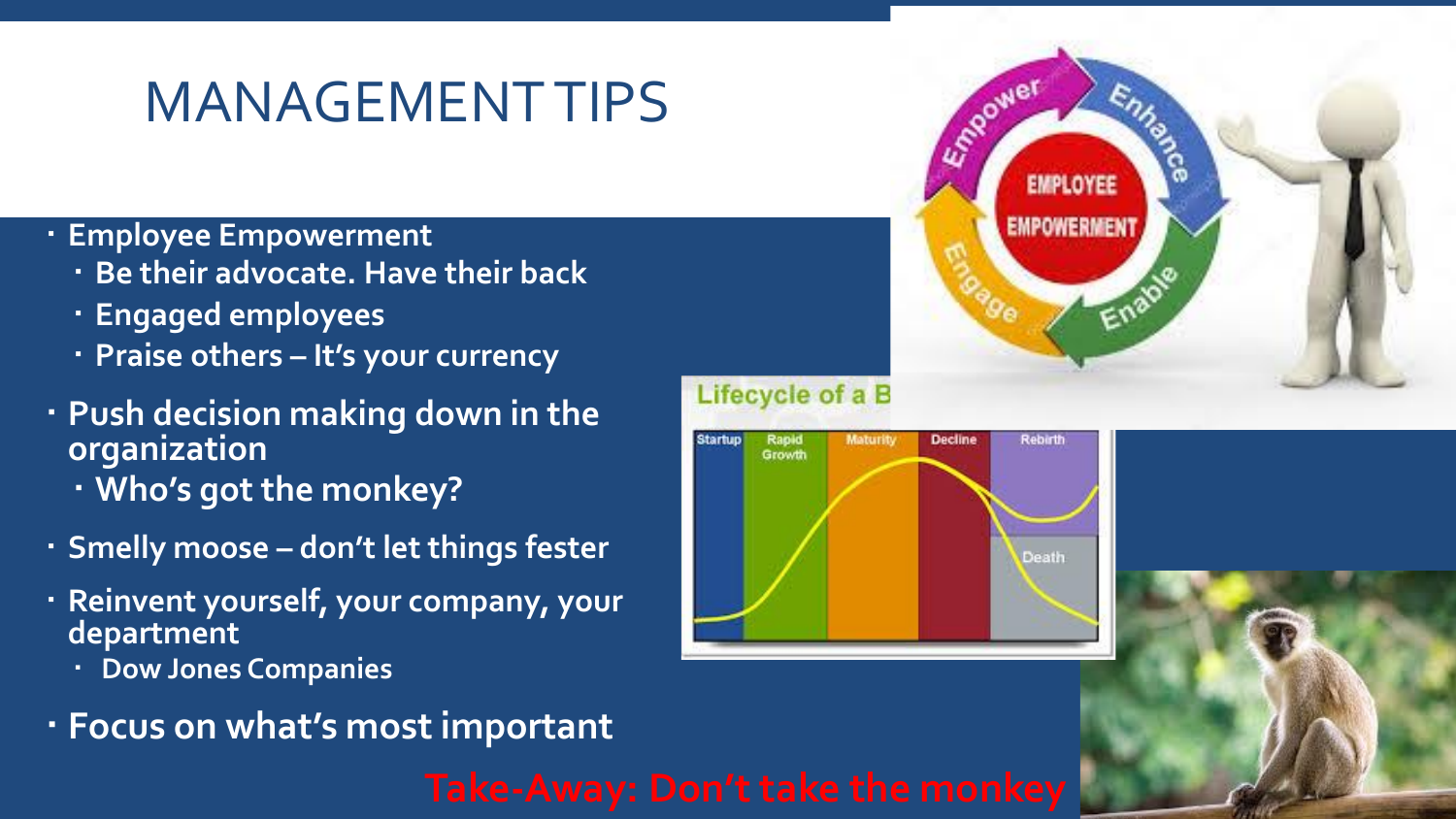## 80 / 20 RULE PARETO PRINCIPAL



■ We Have a Broad Base of Customers Buying our Best Products. We Probably Break Even at Best, Could Be Very Profitable With the Correct Channel



© W. S. Darley Sensitive and Proprietary Data



We're Selling our "B" Products to our Best Customers. We Probably are Losing Money On Quad 2 Business,. Can We Offer Similar "A" Products? Pricing and Products in This Quad Need to be Evaluated

Going to "B" **Customers** 



**The Pareto Principle** 

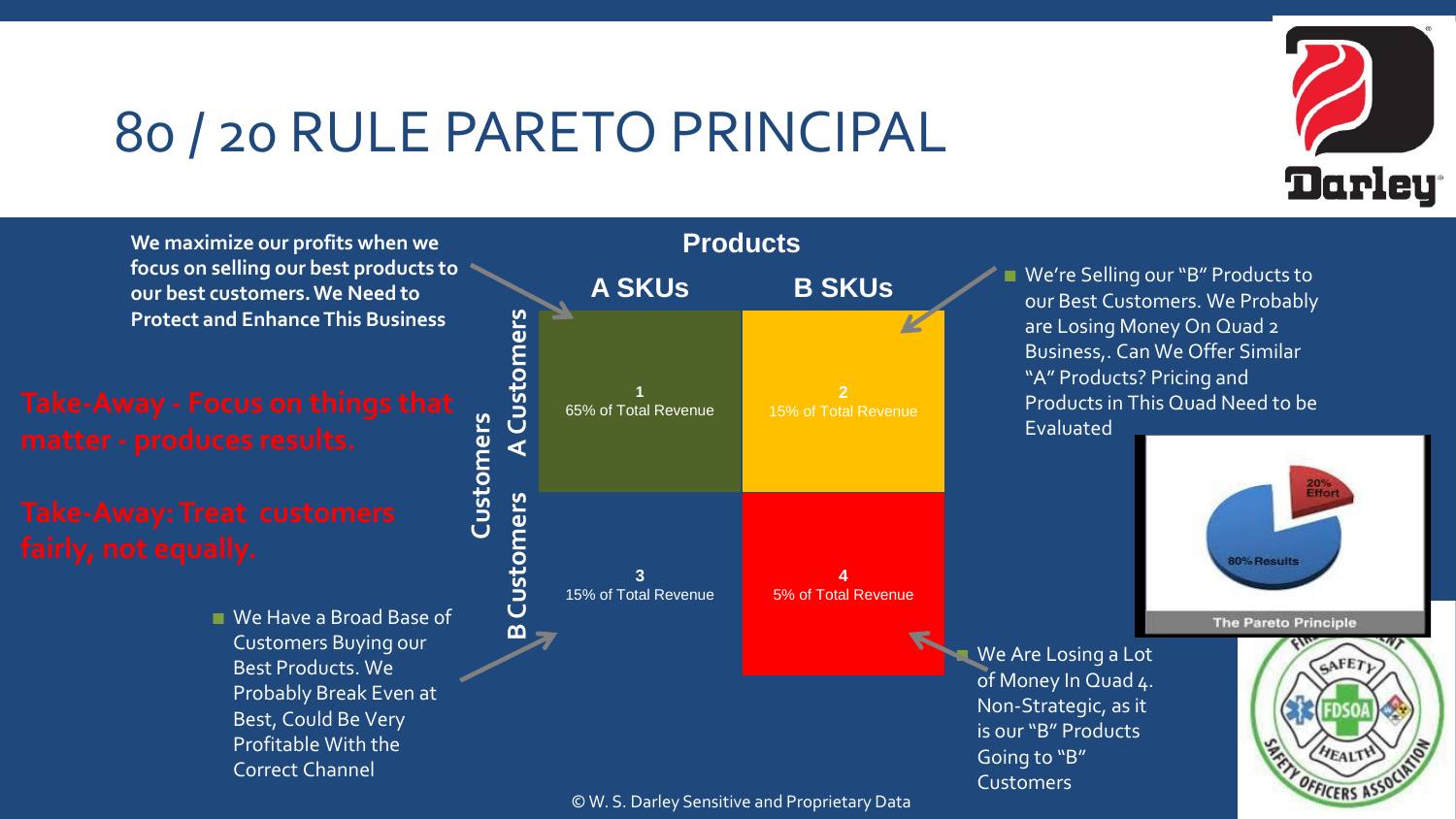## THE DARLEY WAY

### We follow our core values 2

- We do what we say we are going to do. And more! 2
- We are focused on delighting our customers. 2
- We're honest, friendly, respectful, engaging & 2 appreciative
- Err on the side of the customer 2
- We empower our employees 2
- We are easy to deal with and quick to respond to our 2 customers
- 2 Speed is a competitive advantage "It's not the big that eat the small, it the fast that eat the slow." Velocity.
- We under promise/over deliver 2
- We enjoy what we're doing and have fun



### **INTEGRITY**

We will act in an honest, ethical manner, and we will do what we say we are going to do.

### **PASSIONATE CUSTOMER FOCUS**

Everything we do will be focused on taking care of our customers in a prompt and fair manner, while meeting or exceeding their quality expectations.

### **RELATIONSHIPS BASED ON RESPECT**

We will strive for relationships built on trust and mutual respect - with our employees, customers and suppliers.

## **TEAMWORK · EMPOWERMENT · RECOGNITION**

We will foster a culture of teamwork and encourage an environment that empowers our employees to make the right decisions for our customers. We will recognize the efforts of our employees on a job well done and encourage their input for continuous improvement while maintaining a family business environment.

### **INNOVATION**

We will continue to develop innovative products and embrace technological advancements based on solid engineering and testing.

### **CELEBRATION**

We will take time to have fun and celebrate our Team Darley victories and special efforts.